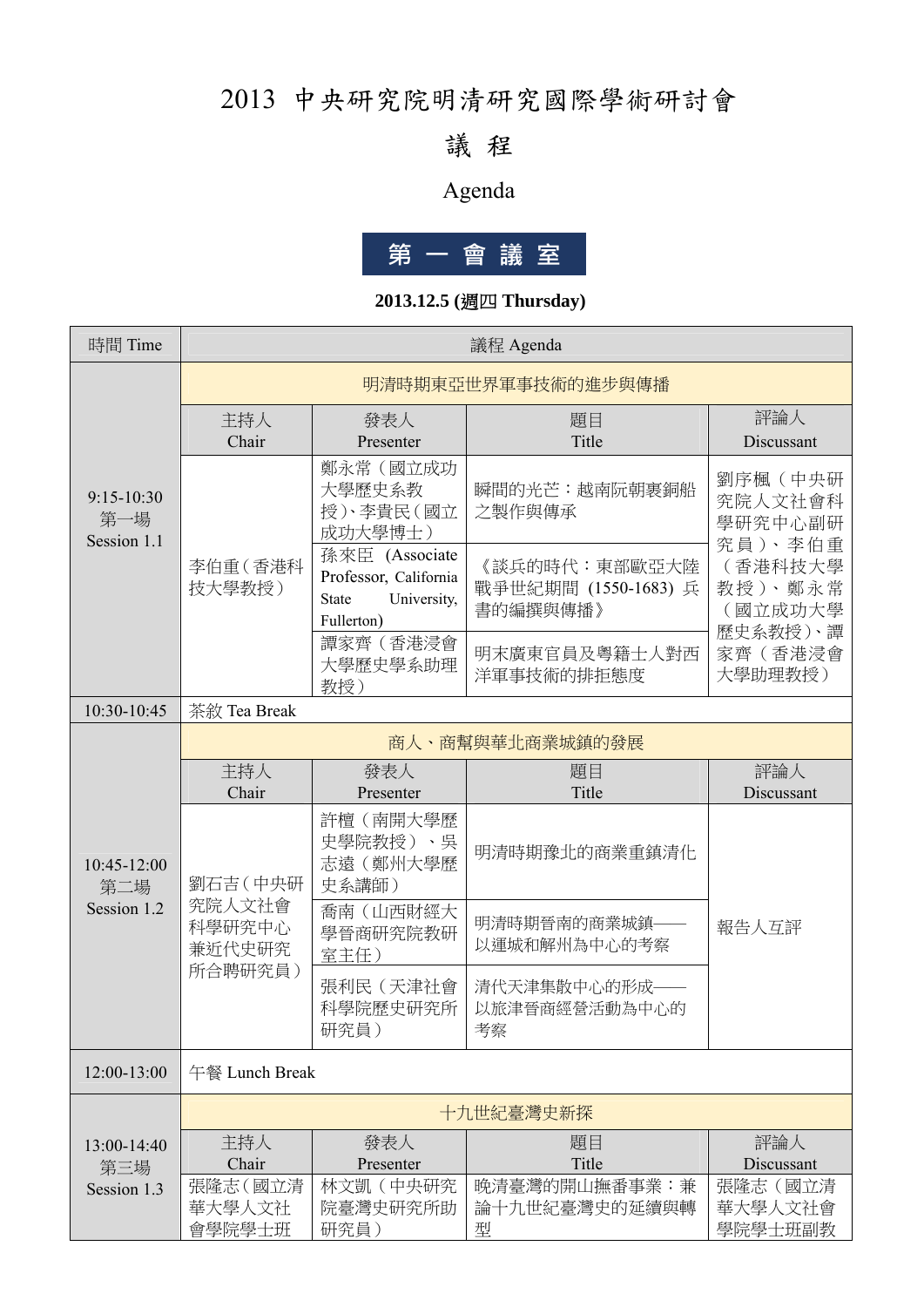| 時間 Time                           |                                                  |                                                                                                                                                               | 議程 Agenda                                                                                                                                                                                                                                                                                                                                                   |                                                  |
|-----------------------------------|--------------------------------------------------|---------------------------------------------------------------------------------------------------------------------------------------------------------------|-------------------------------------------------------------------------------------------------------------------------------------------------------------------------------------------------------------------------------------------------------------------------------------------------------------------------------------------------------------|--------------------------------------------------|
|                                   | 副教授兼主任)                                          | 朱瑪瓏 (中央研究<br>院臺灣史研究所博<br>士後研究)                                                                                                                                | 自由貿易、帝國與情報:十九<br>世紀三十年代《廣州紀事報》<br>中的臺灣知識                                                                                                                                                                                                                                                                                                                    | 授兼主任)                                            |
|                                   |                                                  | 林欣宜(國立彰化<br>師範大學歷史學研<br>究所助理教授)                                                                                                                               | 麥格麗琪 (Millicent M.<br>McClatchie) 的 In Varying<br>Scenes and Clime (1895-1899)<br>及 1895 年的台灣                                                                                                                                                                                                                                                               |                                                  |
|                                   |                                                  | 葉爾建(國立東華<br>大學臺灣文化學系<br>助理教授)                                                                                                                                 | 十九、二十世紀之交臺灣和菲<br>律賓的農業知識交流                                                                                                                                                                                                                                                                                                                                  |                                                  |
| 14:40-15:00                       | 茶敘 Tea Break                                     |                                                                                                                                                               |                                                                                                                                                                                                                                                                                                                                                             |                                                  |
|                                   |                                                  |                                                                                                                                                               | 名分與秩序:明清禮制研究諸面向                                                                                                                                                                                                                                                                                                                                             |                                                  |
|                                   | 主持人<br>Chair                                     | 發表人<br>Presenter                                                                                                                                              | 題目<br>Title                                                                                                                                                                                                                                                                                                                                                 | 評論人<br>Discussant                                |
| 15:00-16:40                       |                                                  | 衣若蘭(國立臺灣<br>大學歷史系副教<br>授)                                                                                                                                     | 女性名分與清人傳記書寫                                                                                                                                                                                                                                                                                                                                                 |                                                  |
| 第四場<br>Session 1.4                | 林麗月 (國立臺<br>灣師範大學歷<br>史學系教授)                     | 何淑宜(國立臺北<br>大學歷史系助理教<br>授)                                                                                                                                    | 晚明的地方官生祠與地方社會                                                                                                                                                                                                                                                                                                                                               | 報告人互評                                            |
|                                   |                                                  | 尤淑君(浙江大學<br>歷史系助理教授)                                                                                                                                          | 從汗國到帝國:後金清初賓禮<br>制度的更定                                                                                                                                                                                                                                                                                                                                      |                                                  |
| 16:40-16:50                       | 休息 Break                                         |                                                                                                                                                               |                                                                                                                                                                                                                                                                                                                                                             |                                                  |
|                                   |                                                  |                                                                                                                                                               | "Rereading the Qing code": The Chinese Legal Science in Action                                                                                                                                                                                                                                                                                              |                                                  |
|                                   | 主持人<br>Chair                                     | 發表人<br>Presenter                                                                                                                                              | 題目<br>Title                                                                                                                                                                                                                                                                                                                                                 | 評論人<br>Discussant                                |
| 16:50-18:30<br>第五場<br>Session 1.5 | Jérôme Bourgon<br>(Senior<br>Researcher<br>CNRS) | Frédéric Constant<br>(Assistant<br>Professor,<br>University Paris X)<br>Luca Gabbiani<br>(Associate<br>Professor, EFEO,<br>Paris)<br>謝歆哲 (PhD<br>candidate in | Denunciation and social<br>hierarchies: legal coherence and<br>the establishment of categories<br>in Chinese legal science<br>The notion of 犯時不知 in<br>China's legal science: penal<br>responsibility and the issue of<br>the predictability of the legal<br>consequences of one's acts<br>Governing Time and Space for<br>Forensic Practice in Qing China. | Jérôme Bourgon<br>(Senior<br>Researcher<br>CNRS) |
|                                   |                                                  | EHESS)<br>王志強(復旦大<br>學、Collegium de<br>Lyon 教授)                                                                                                               | 清代刑事司法事實判定中的程<br>式規則                                                                                                                                                                                                                                                                                                                                        |                                                  |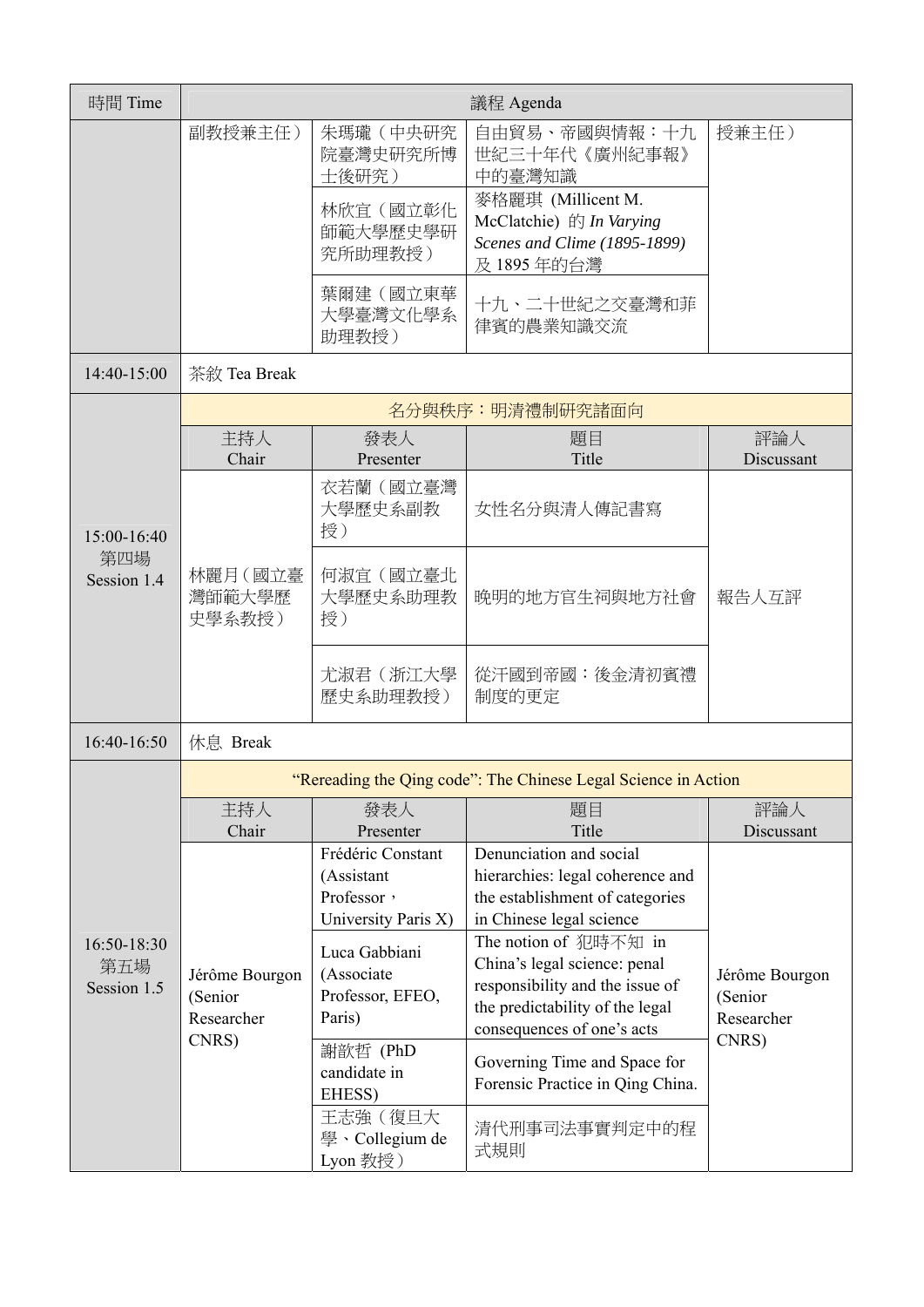#### **2013.12.6 (**週五 **Friday)**

| 時間 Time                             | 議程 Agenda                     |                                                                                      |                                                                                                                                 |                                                             |  |
|-------------------------------------|-------------------------------|--------------------------------------------------------------------------------------|---------------------------------------------------------------------------------------------------------------------------------|-------------------------------------------------------------|--|
|                                     | 新清史觀點下的帝國、族群與邊區               |                                                                                      |                                                                                                                                 |                                                             |  |
| $9:00 - 10:15$<br>第六場               | 主持人<br>Chair                  | 發表人<br>Presenter                                                                     | 題目<br>Title                                                                                                                     | 評論人<br>Discussant                                           |  |
|                                     |                               | 林士鉉(國立臺北<br>大學歷史學系助理<br>教授)                                                          | 清高宗東巡與〈盛京賦〉的製<br>作演變                                                                                                            |                                                             |  |
| Session 1.6                         | 詹素娟 (中央研<br>究院臺灣史研<br>究所副研究員) | 張中復(國立政治<br>大學民族學系副教<br>授)                                                           | 國家赤子還是頑獷夷狄?<br>——清代「回亂」及其族群文<br>化觀的多樣性                                                                                          | 詹素娟 (中央研<br>究院臺灣史研究<br>所副研究員)                               |  |
|                                     |                               | 王鵬惠(國立臺灣<br>大學人類學博士)                                                                 | 族群地景與文明階序:清代雲<br>南蠻夷圖的敘事                                                                                                        |                                                             |  |
| 10:15-10:30                         | 茶敘 Tea Break                  |                                                                                      |                                                                                                                                 |                                                             |  |
|                                     |                               |                                                                                      | 清史與滿文文獻                                                                                                                         |                                                             |  |
|                                     | 主持人<br>Chair                  | 發表人<br>Presenter                                                                     | 題目<br>Title                                                                                                                     | 評論人<br>Discussant                                           |  |
| $10:30-12:10$<br>第七場<br>Session 1.7 | 莊吉發(國立政<br>治大學民族學<br>系兼任教授)   | 鳥雲畢力格(中國<br>人民大學國學院教<br>授)<br>承志(日本追手門<br>學院大學國際教養<br>學部副教授)<br>宋 瞳(中國人民大<br>學清史研究所講 | 横跨歐亞草原的朝聖之旅:<br>土爾扈特汗廷與西藏關係<br>(以1732年滿文軍機處錄副<br>檔為中心)<br>定邊左副將軍墨爾根額爾得尼<br>雙親王阿睦爾薩納「叛亂」始<br>末考<br>清初驛遞制度的發展與使用<br>——以《理藩院滿文題本》為 | 鳥雲畢力格(中<br>國人民大學國學<br>院教授)                                  |  |
|                                     |                               | 師)<br>孔令偉(北京大學<br>歷史學系碩士研究<br>生)                                                     | 中心<br>從法王到僧官:岷州藏傳佛寺<br>入清之興衰及其背後的蒙古因<br>-論乾隆朝《理藩院滿蒙<br>素<br>文題本》中的西北番僧                                                          |                                                             |  |
| $12:10-13:10$                       | 午餐 Lunch Break                |                                                                                      |                                                                                                                                 |                                                             |  |
|                                     |                               |                                                                                      | 明清社會與商貿活動                                                                                                                       |                                                             |  |
|                                     | 主持人<br>Chair                  | 發表人<br>Presenter                                                                     | 題目<br>Title                                                                                                                     | 評論人<br>Discussant                                           |  |
| 13:10-14:50<br>第八場<br>Session 1.8   | 李孝悌 (中央研<br>究院歷史語言            | 劉小萌(中國社會<br>科學院近代史研究<br>所研究員)                                                        | 清代北京的旗籍商人                                                                                                                       | 賴惠敏(中央研<br>究院近代史研究<br>所研究員)、阿風<br>(中國社會科學<br>院歷史研究所研<br>究員) |  |
|                                     | 研究所研究員)                       | 畢奧南(中國社會<br>科學院中國邊疆史<br>地研究中心研究<br>員)                                                | 汽車公司與傳統張庫交通之變<br>革                                                                                                              |                                                             |  |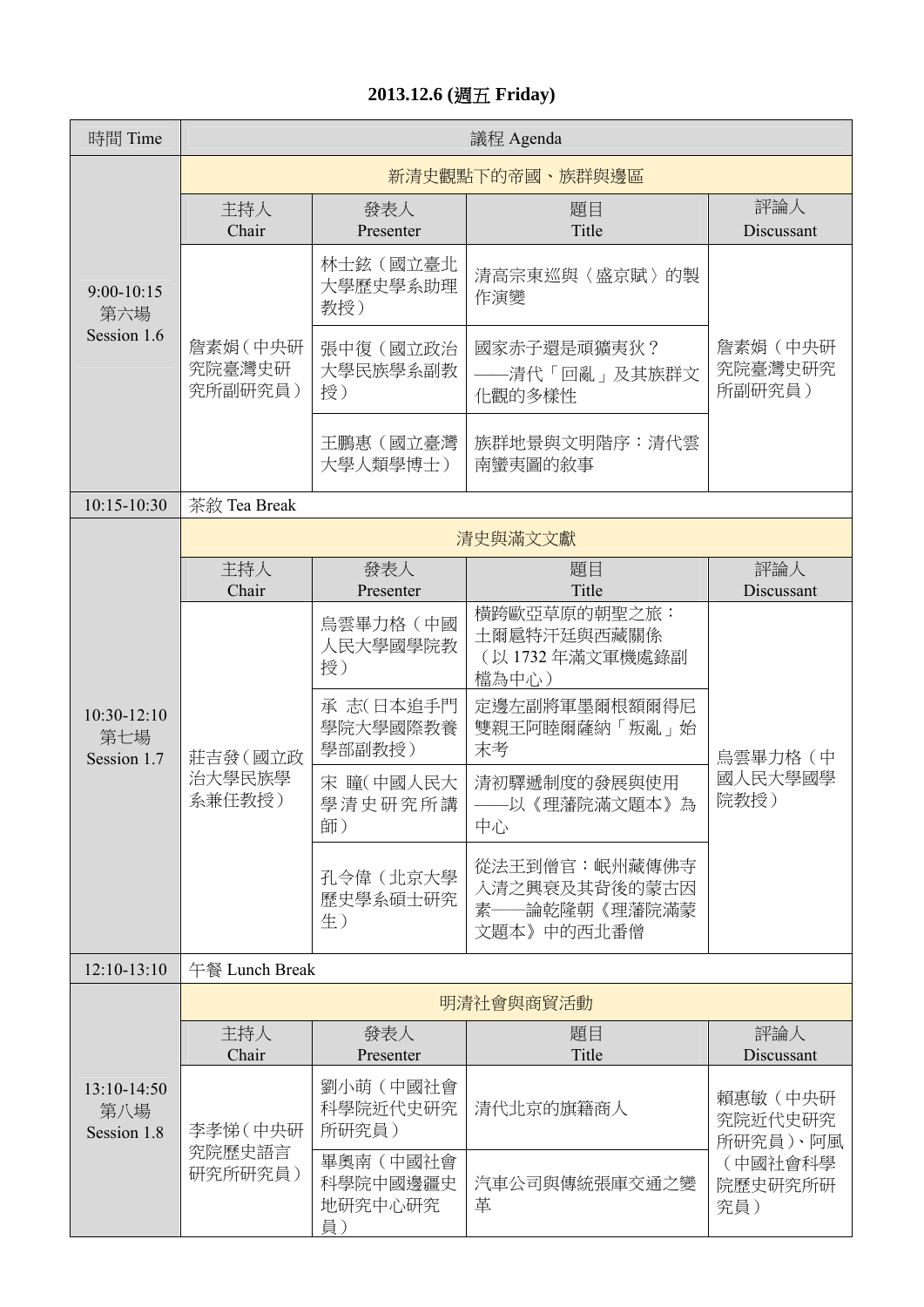| 時間 Time                           |                          |                                                                                                | 議程 Agenda                                                                                                                             |                          |  |
|-----------------------------------|--------------------------|------------------------------------------------------------------------------------------------|---------------------------------------------------------------------------------------------------------------------------------------|--------------------------|--|
|                                   |                          | 汪潤(中國社會科<br>學院歷史研究所助<br>理研究員)                                                                  | 從滿文檔案看清代恰克圖貿易                                                                                                                         |                          |  |
|                                   |                          | 杜勇濤 (Assistant<br>Professor,<br>Oklahoma State<br>University,<br>Department of<br>History)     | Xiangyi and Networking in a<br>Multi-place Context: Huizhou<br>Salt Merchants in 18 <sup>th</sup> Century<br>Yangzhou                 |                          |  |
|                                   |                          | 張小坡(安徽大學<br>徽學研究中心副研<br>究員)                                                                    | 明清徽州村社運作與宗族的整<br>合                                                                                                                    |                          |  |
|                                   |                          | 鄒怡(復旦大學歷<br>史地理研究中心講<br>師)                                                                     | 善慾何為?——明清時期北京<br>歙縣會館研究                                                                                                               |                          |  |
| 14:50-15:20                       | 茶敘 Tea Break             |                                                                                                |                                                                                                                                       |                          |  |
|                                   | 明清時期司法實務中「人情」的表達和實踐      |                                                                                                |                                                                                                                                       |                          |  |
|                                   | 主持人<br>Chair             | 發表人<br>Presenter                                                                               | 題目<br>Title                                                                                                                           | 評論人<br>Discussant        |  |
|                                   |                          | 濱島敦俊<br>(國立暨南國際大<br>學歷史系教授)                                                                    | 明末江南一個家庭糾紛案件來<br>看「法情理」 ——以《雲間讞略》<br>為例                                                                                               |                          |  |
| 15:20-17:00<br>第九場<br>Session 1.9 | 陳惠馨<br>(國立政治大<br>學法學院教授) | Thomas Buoye<br>(Associate<br>Professor,<br>Department of<br>History, University<br>of Tulsa)  | Human Feeling (人情) versus<br>"Bare stick" Legislation (光棍<br>例): The Ideological Dilemma<br>of Eighteenth-century Criminal<br>Justice | 陳惠馨<br>(國立政治大學<br>法學院教授) |  |
|                                   |                          | 潘敏德 (Associate<br>Professor, SUNY<br>Oswego, The<br>Oswego State<br>University of New<br>York) | The Representation of "Human<br>Feeling" in the Qing Criminal<br>Justice: Based on the Cases<br>Found in Conspectus of Legal<br>Cases |                          |  |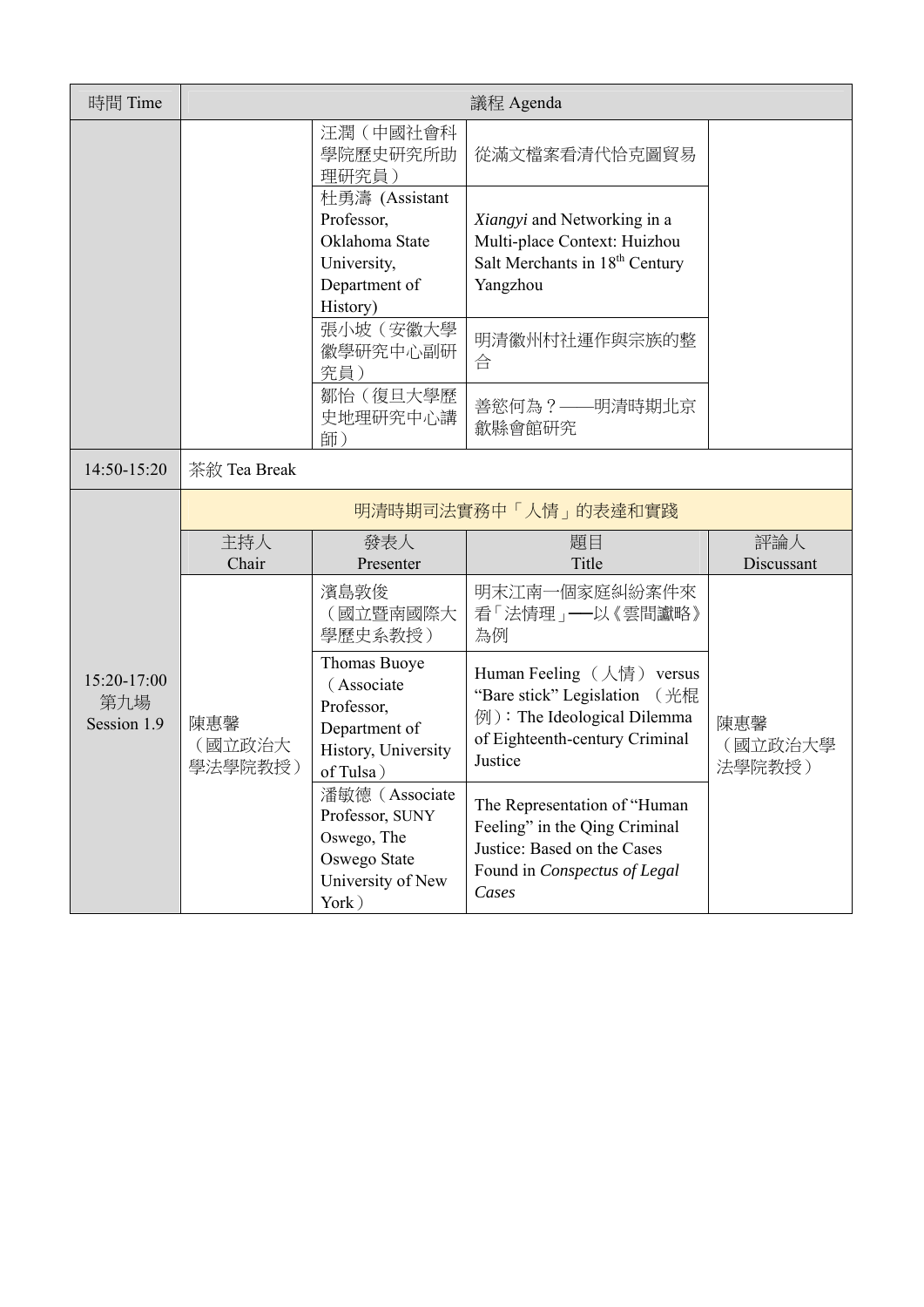

#### **2013.12.5 (**週四 **Thursday)**

| 時間 Time                              | 議程 Agenda                          |                                    |                                                 |                              |  |
|--------------------------------------|------------------------------------|------------------------------------|-------------------------------------------------|------------------------------|--|
|                                      |                                    | 中西之間:明清基督宗教文學藝術論                   |                                                 |                              |  |
|                                      | 主持人<br>Chair                       | 發表人<br>Presenter                   | 題目<br>Title                                     | 評論人<br>Discussant            |  |
| $9:15 - 10:30$<br>第一場<br>Session 2.1 |                                    | 林熙強 (中央研究<br>院中國文哲研究所<br>博士後研究學者)  | 銅鑑以鑑吾形,書鑑以鑑吾心:<br>《勵脩一鑑》與《炤迷四鏡》<br>中「鏡」的文學與宗教意義 |                              |  |
|                                      | 李奭學 (中央研<br>究院中國文哲<br>研究所研究員)      | 林惠彬(北京大學<br>中文系博士候選<br>$\lambda$ ) | 晚清基督教漢文小說插圖初探                                   | 李奭學(中央研<br>究院中國文哲研<br>究所研究員) |  |
|                                      |                                    | 鄭海娟(中國社會<br>科學院文學所博士<br>後)         | 明清天主教文獻中的《舊約》<br>故事衍義                           |                              |  |
| 10:30-10:45                          | 茶敘 Tea Break                       |                                    |                                                 |                              |  |
|                                      |                                    |                                    | 明清小說中的國體、身體與病體之隱喻                               |                              |  |
|                                      | 主持人<br>Chair                       | 發表人<br>Presenter                   | 題目<br>Title                                     | 評論人<br>Discussant            |  |
| 10:45-12:00<br>第二場                   | 劉瓊云 (中央研<br>究院中國文哲<br>研究所助研究<br>員) | 陳秉楠(國立政治<br>大學中文系博士研<br>究生)        | 繁殖情慾:《素娥篇》中的身體<br>表述與圖像隱喻                       |                              |  |
| Session 2.2                          |                                    | 劉柏正(國立清華<br>大學中文系博士研<br>究生)        | 忠義?不誣?論〈汪信之一死<br>救全家〉的反諷敘述與國家權<br>力             | 李志宏(國立臺<br>灣師範大學國文<br>學系教授)  |  |
|                                      |                                    | 鄭淑梅(國立政治<br>大學中文系博士研<br>究生)        | 刀圭之文:《夜雨秋燈錄》中的<br>病體與喻體                         |                              |  |
| 12:00-13:00                          | 午餐 Lunch Break                     |                                    |                                                 |                              |  |
|                                      |                                    |                                    | 知識轉型與體式蛻變:晚清的新文類與新文體                            |                              |  |
|                                      | 主持人<br>Chair                       | 發表人<br>Presenter                   | 題目<br>Title                                     | 評論人<br>Discussant            |  |
|                                      |                                    | 張治(廈門大學中<br>國語言文學系助理<br>教授)        | 清代怪誕小說研究                                        |                              |  |
| $13:00-14:40$<br>第三場<br>Session 2.3  | 鄭毓瑜 (國立臺<br>灣大學中國文                 | 黎子鵬(香港中文<br>大學文化及宗教研<br>究系助理教授)    | 借歌寓意:張佃書《無名小說》<br>(1895)的宗教敘事                   | 鄭毓瑜(國立臺<br>灣大學中國文學<br>系特聘教授) |  |
|                                      | 學系特聘教授)                            | 袁一丹(首都師範<br>大學文學院講師)               | 「實學」與「虛文」之間-<br>晚清改試策論的多重困境<br>$(1898-1905)$    |                              |  |
|                                      |                                    | 陸胤(北京大學高<br>等人文研究院助理<br>研究員)       | 想像一種「國文」:清末啓蒙教<br>科書的新文體意識                      |                              |  |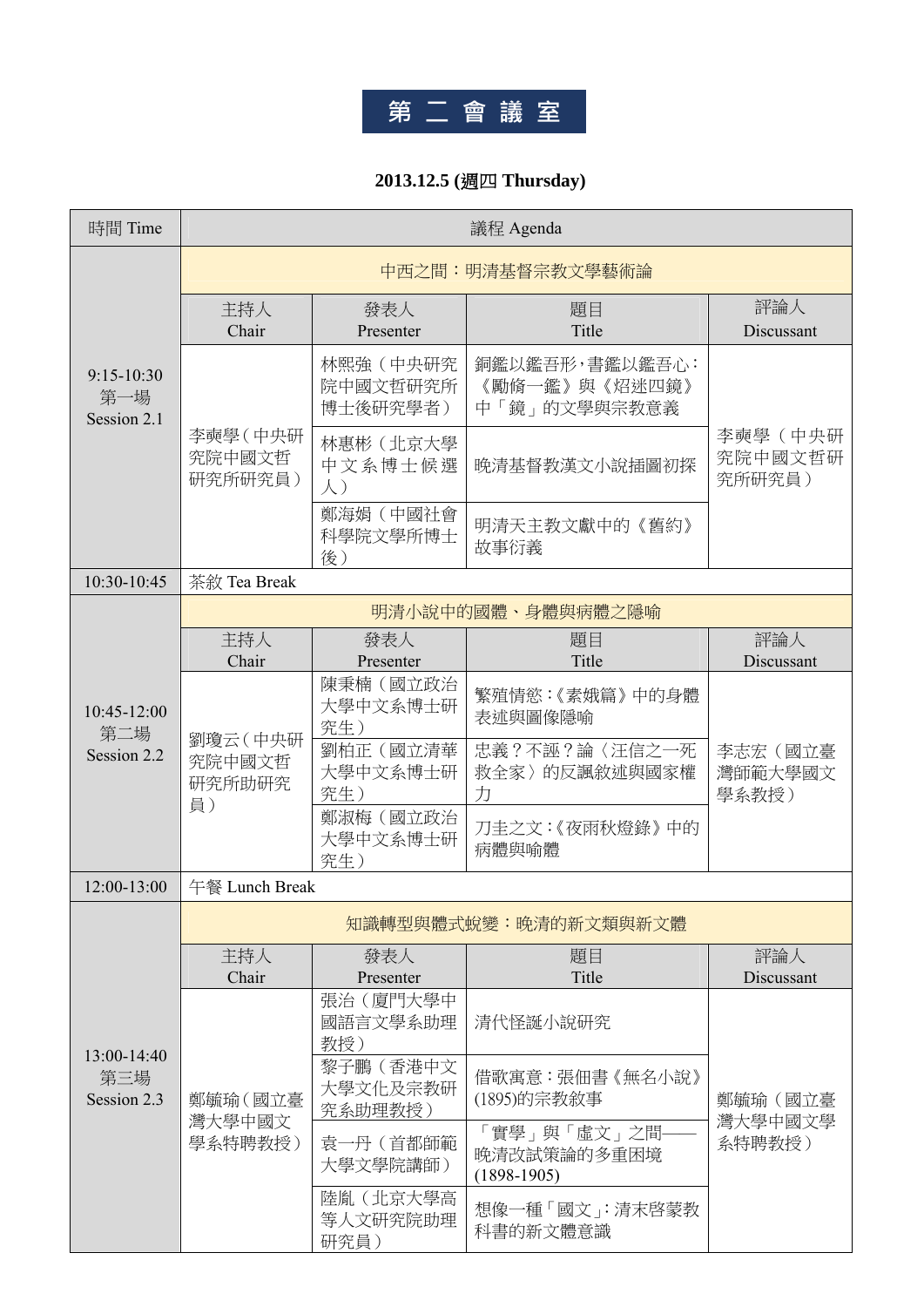| 時間 Time                           | 議程 Agenda     |                                                                                |                                                        |                   |  |
|-----------------------------------|---------------|--------------------------------------------------------------------------------|--------------------------------------------------------|-------------------|--|
| 14:40-15:00                       | 茶敘 Tea Break  |                                                                                |                                                        |                   |  |
|                                   |               |                                                                                | 晚清翻譯文學:新文類、新文體與新文化的建構                                  |                   |  |
|                                   | 主持人<br>Chair  | 發表人<br>Presenter                                                               | 題目<br>Title                                            | 評論人<br>Discussant |  |
|                                   |               | 張麗華(北京大學<br>中文系講師)                                                             | 「演義」傳統與清末民初短篇<br>小說翻譯:以吳檮、劉半農、<br>周瘦鵑為例                |                   |  |
| 15:00-16:40<br>第四場<br>Session 2.4 | 黄錦珠(國立中       | 潘少瑜(國立臺灣<br>大學中國文學系助<br>理教授)                                                   | 從言情走向教育:《空谷蘭》的<br>歐亞文學系譜與譯寫策略                          | 黄錦珠 (國立中          |  |
|                                   | 正大學中文系<br>教授) | 蔡祝青(國立臺灣<br>想像偵探的方法:以《福爾摩<br>大學中國文學系<br>斯偵探案全集》為潛文本的《中<br>助理教授)<br>華小說界》偵探小說創作 | 正大學中文系教<br>授)                                          |                   |  |
|                                   |               | 崔文東(香港中文<br>大學中國語言及文<br>學系博士生)                                                 | 新小說與新傳記之間:以晚清<br>女作家湯紅紱的翻譯小說爲中<br>心                    |                   |  |
| 16:40-16:50                       | 休息 Break      |                                                                                |                                                        |                   |  |
|                                   |               |                                                                                | 明清小說的現代化和國際化:以《紅樓夢》和相關作品為中心                            |                   |  |
|                                   | 主持人<br>Chair  | 發表人<br>Presenter                                                               | 題目<br>Title                                            | 評論人<br>Discussant |  |
|                                   | 王三慶(國立成       | 阮南(越南胡志明<br>市國家大學教師)                                                           | 淮南橘子在他鄉:越南人如何<br>接受和詮釋《紅樓夢》                            |                   |  |
| 16:50-18:30<br>第五場<br>Session 2.5 |               | 陳益源(國立成功<br>大學中文系教授兼<br>人文社會科學中心<br>副主任)                                       | 越南阮朝圖書館所藏的《紅樓<br>夢》及其續書                                |                   |  |
|                                   | 功大學中文系<br>教授) | 王三慶(國立成功<br>大學中文系教授)                                                           | 紅樓夢的現代化                                                | 報告人互評             |  |
|                                   |               | 洪濤(香港中文大<br>學文學院翻譯系助<br>理教授)                                                   | 「大國崛起」之論與明清小說<br>對外傳播的問題——以《紅樓<br>夢》、《水滸傳》的英譯案例為<br>中心 |                   |  |

#### **2013.12.6 (**週五 **Friday)**

| 時間 Time             | 議程 Agenda    |                      |             |                   |  |
|---------------------|--------------|----------------------|-------------|-------------------|--|
| $9:00-10:15$<br>第六場 |              | 儀式與記憶:文學與思想史視野下的明清祭祀 |             |                   |  |
| Session 2.6         | 主持人<br>Chair | 發表人<br>Presenter     | 題目<br>Title | 評論人<br>Discussant |  |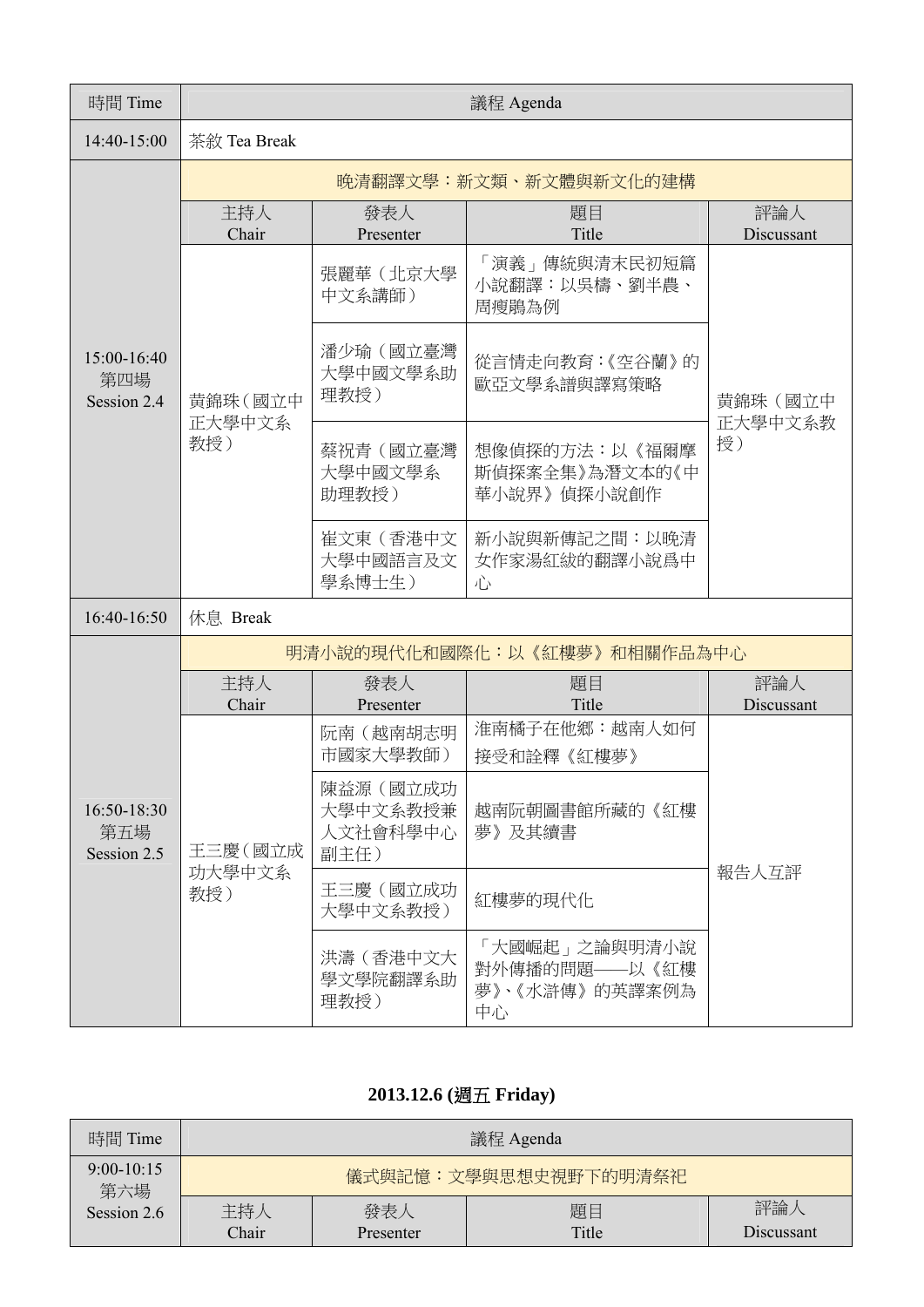| 時間 Time                             | 議程 Agenda                   |                                            |                                                                 |                            |
|-------------------------------------|-----------------------------|--------------------------------------------|-----------------------------------------------------------------|----------------------------|
|                                     |                             | 許明德(哈佛大學<br>東亞研究系研究<br>生)                  | 暮春野祭作神弦——夏允彝之<br>死及其相關詩文                                        |                            |
|                                     | 楊儒賓 (國立清<br>華大學中國文<br>學系教授) | 胡琦(香港中文大<br>學中國語言及文學<br>系博士生)              | 「氣節」還是「道脈」——東<br>林書院祠祀與清初士風之轉折                                  | 楊儒賓(國立清<br>華大學中國文學<br>系教授) |
|                                     |                             | 陳亮亮(香港中文<br>大學中國語言及文<br>學系博士生)             | 儀式、記憶與秩序:清文人戲<br>曲與地方社會關係之考察                                    |                            |
| $10:15 - 10:30$                     | 茶敘 Tea Break                |                                            |                                                                 |                            |
|                                     |                             |                                            | 文本、媒介與近代轉型                                                      |                            |
|                                     | 主持人<br>Chair                | 發表人<br>Presenter                           | 題目<br>Title                                                     | 評論人<br>Discussant          |
|                                     |                             | 大木康(東京大學<br>東洋文化研究所教<br>授兼所長)              | 晚明士大夫之"發現群眾"一<br>論白話興盛的背景                                       |                            |
| $10:30-12:10$<br>第七場<br>Session 2.7 | 王璦玲(國立中<br>山大學劇場藝術<br>系教授)  | 陳廣宏(復旦大學<br>古籍所教授兼副所<br>長暨古代文學研究<br>中心副主任) | 移植與調適:晚清民初"中國文<br>學史"體制的生成                                      | 王璦玲(國立中山<br>大學劇場藝術系<br>教授) |
|                                     |                             | 郭劼 (美國南卡羅<br>萊納大學語言文學<br>文化系比較文學副<br>教授)   | 晚清民初中西方對雲南及邊民<br>族群之圖文表述初探                                      |                            |
|                                     |                             | 毛文芳(國立中正<br>大學中文系教授兼<br>學報總編輯)             | 圖文的複調:明清畫像文本的<br>多重書寫                                           |                            |
| $12:10-13:10$                       | 午餐 Lunch Break              |                                            |                                                                 |                            |
|                                     |                             |                                            | 從日本比較觀點審視明清漢籍                                                   |                            |
|                                     | 主持人<br>Chair                | 發表人<br>Presenter                           | 題目<br>Title                                                     | 評論人<br>Discussant          |
|                                     |                             | 賴衍宏(銘傳大學<br>應用日語學系助理<br>教授)                | 夏目漱石〈掛軸〉與高濂《遵<br>生八牋》                                           |                            |
| $13:10-14:50$<br>第八場<br>Session 2.8 | 賴振南 (天主教<br>輔仁大學外語          | 梁蘊嫻(元智大學<br>應用外語系助理教<br>授)                 | 《繪本三國志》對《三國演義》<br>圖像之接受及轉化:以「周曰<br>校本」「李卓吾本」「英雄譜本」<br>「李笠翁本」為中心 | 報告人互評                      |
|                                     | 學院院長/日本<br>語文學系教授)          | 林淑丹(文藻外語<br>大學日本語文系副<br>教授)                | 論《情天比翼緣》的才子佳人<br>敘事模式                                           |                            |
|                                     |                             | 吳翠華(元智大學<br>應用外語系副教<br>授)                  | 呂坤與貝原益軒女子教育觀之<br>比較——以對班昭《女誡》的<br>受容為線索                         |                            |
| 14:50-15:20                         | 茶敘 Tea Break                |                                            |                                                                 |                            |
| 15:20-17:00                         |                             |                                            | Ming and Qing Novels as Sources for Cultural History            |                            |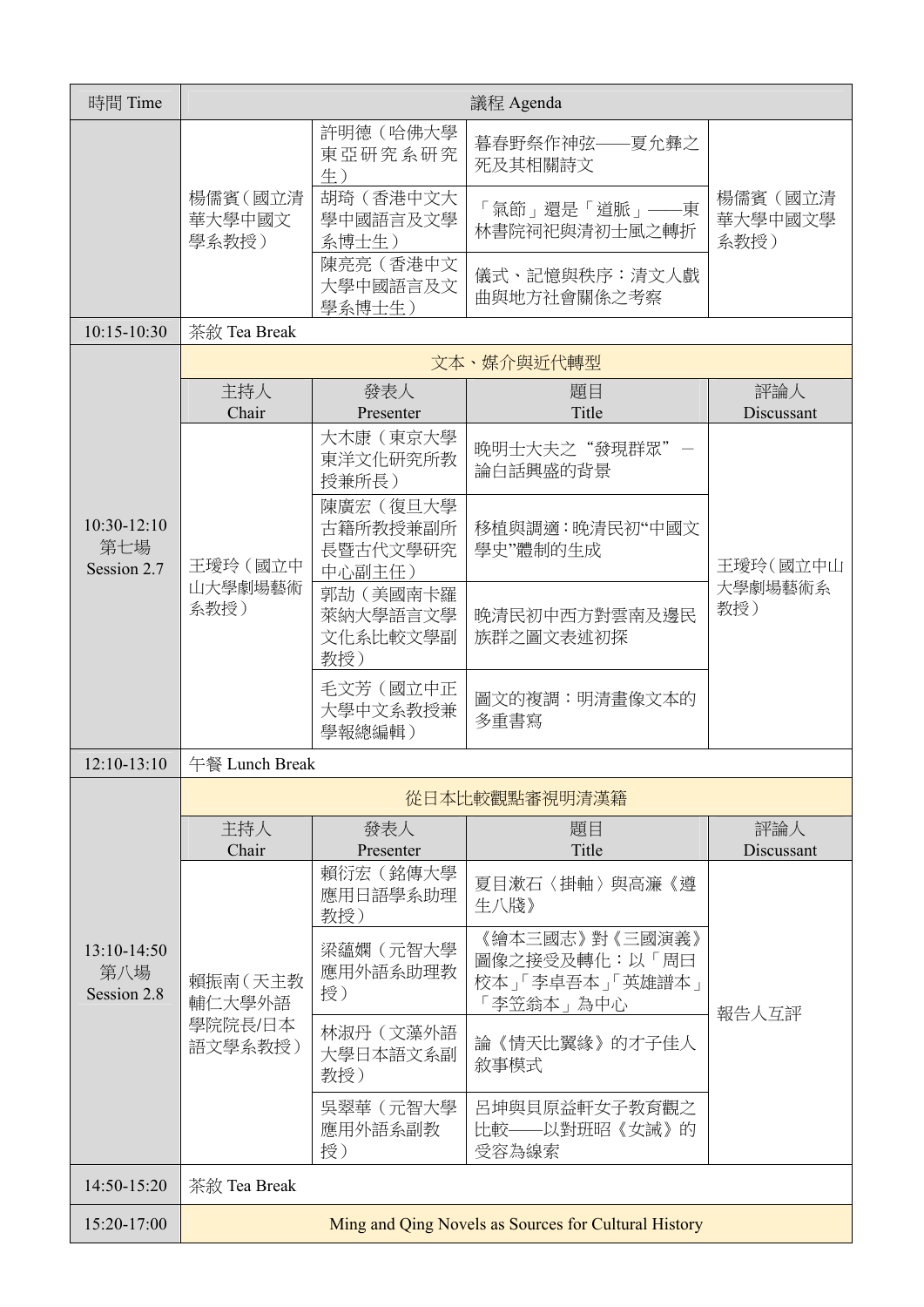| 時間 Time            | 議程 Agenda                                                          |                                                                                                                    |                                                                       |                   |  |
|--------------------|--------------------------------------------------------------------|--------------------------------------------------------------------------------------------------------------------|-----------------------------------------------------------------------|-------------------|--|
| 第九場<br>Session 2.9 | 主持人<br>Chair                                                       | 發表人<br>Presenter                                                                                                   | 題目<br>Title                                                           | 評論人<br>Discussant |  |
|                    |                                                                    | Katrin Weiss<br>(Doctoral Candidate,<br>Ludwig Maximilian<br>University of<br>Munich)                              | Inventing the Human World in<br>Late-Ming Historical Novels           |                   |  |
|                    | Roland<br>Altenburger (Full<br>Professor, Chair                    | Barbara Witt<br>(Doctoral Candidate,<br>Ludwig Maximilian<br>University of<br>Munich)                              | Traces of Childhood: Children in<br><b>Ming Dynasty Novels</b>        |                   |  |
|                    | for East Asian<br>Cultural History,<br>University of<br>Wuerzburg) | Kristina Janotova<br>(PhD)<br>candidate , University<br>of Zürich,<br>Switzerland)                                 | "Honglou meng Illustrated: Text,<br>Image and Reading Culture"        | 報告人互評             |  |
|                    |                                                                    | Roland Altenburger<br>(Full Professor, Chair<br>for East Asian<br>Cultural History,<br>University of<br>Wuerzburg) | Bending Competence: Greeting<br>Gestures in Mid-Qing Social<br>Novels |                   |  |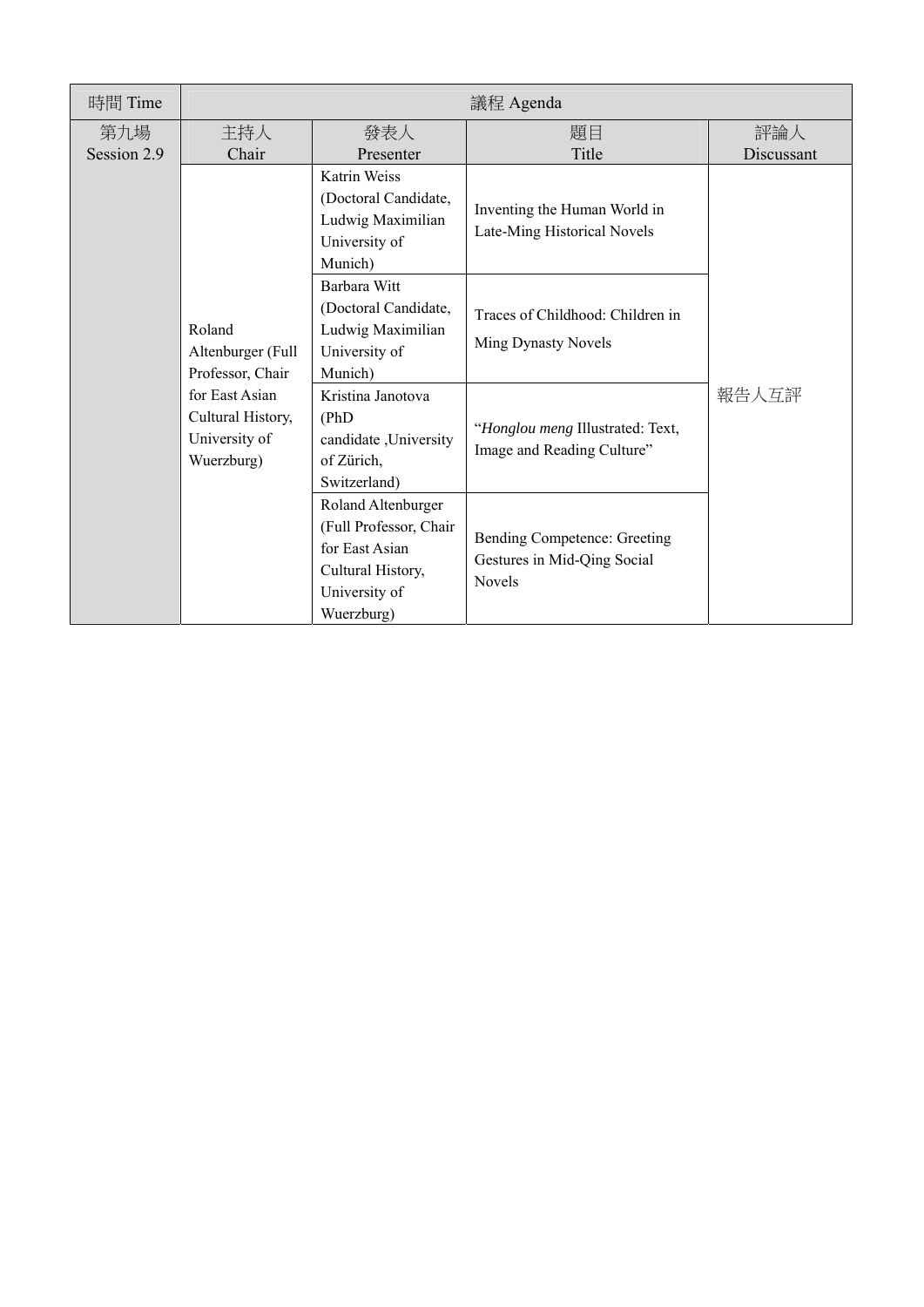# **遠 距 會 議 室**

#### **2013.12.5 (**週四 **Thursday)**

| 時間 Time                           | 議程 Agenda                   |                                                                                             |                                                                                                                |                               |  |  |
|-----------------------------------|-----------------------------|---------------------------------------------------------------------------------------------|----------------------------------------------------------------------------------------------------------------|-------------------------------|--|--|
|                                   |                             | The Public Face of the Ming Imperial Clan                                                   |                                                                                                                |                               |  |  |
| $9:15 - 10:30$<br>第一場             | 主持人<br>Chair                | 發表人<br>Presenter                                                                            | 題目<br>Title                                                                                                    | 評論人<br>Discussant             |  |  |
|                                   |                             | 戰蓓蓓 (PhD<br>Student, School of<br>Oriental and African<br>Studies, University of<br>London) | 國上之家:以《明集禮》中婚<br>禮等級為案例討論洪武初制對<br>皇家的社會定位                                                                      |                               |  |  |
| Session 3.1                       | 李卓穎(國立清<br>華大學歷史研<br>究所副教授兼 | Jérôme Kerlouégan<br>(Graduate Student,<br>University of Oxford)                            | Zhu Mujie (1517-86), Imperial<br>Clansman and Scholar                                                          | 李卓穎 (國立清<br>華大學歷史研究<br>所副教授兼所 |  |  |
|                                   | 所長)                         | Peter Ditmanson<br>(Departmental<br>Lecturer, University<br>of Oxford)                      | Whose History is it? Late<br>Ming Emperors and the Debates<br>on the Ming shilu (明實錄)                          | 長)                            |  |  |
| 10:30-10:45                       | 茶敘 Tea Break                |                                                                                             |                                                                                                                |                               |  |  |
|                                   | 明清之際的學術轉變一從心學到氣學            |                                                                                             |                                                                                                                |                               |  |  |
|                                   | 主持人<br>Chair                | 發表人<br>Presenter                                                                            | 題目<br>Title                                                                                                    | 評論人<br>Discussant             |  |  |
| 10:45-12:00                       | 李瑞全 (國立中<br>央大學哲學所<br>教授)   | 鄧秀梅(環球科技<br>大學通識副教授)                                                                        | 萬廷言論未發之中與易圖象之<br>關係                                                                                            |                               |  |  |
| 第二場<br>Session 3.2                |                             | 蔡家和(東海大學<br>哲學副教授)                                                                          | 王船山對《論語・事父母章》<br>的詮釋——以《讀論語大全說》<br>為例                                                                          | 杜保瑞(國立臺<br>灣大學哲學系教<br>授)      |  |  |
|                                   |                             | 黄信二(中原大學<br>通識教育中心副教<br>授)                                                                  | 論儒家「禮」之位階:從朱子<br>與陽明論蒯聵與衛輒觀點談起                                                                                 |                               |  |  |
| 12:00-13:00                       | 午餐 Lunch Break              |                                                                                             |                                                                                                                |                               |  |  |
|                                   |                             |                                                                                             | Vehicles of Social Connectivity in the Ming-Qing Period                                                        |                               |  |  |
|                                   | 主持人<br>Chair                | 發表人<br>Presenter                                                                            | 題目<br>Title                                                                                                    | 評論人<br>Discussant             |  |  |
| 13:00-14:40<br>第三場<br>Session 3.3 | 巫仁恕(中央研                     | 陳曉昀 (PhD<br>Student, Cornell<br>University)                                                 | 文本閱讀與社交地裡的網<br>絡––以明中葉的數個婦女案<br>件為例                                                                            | 巫仁恕(中央研                       |  |  |
|                                   | 究院近代史研<br>究所副研究員)           | Amy Gordanier<br>(PhD Student,<br>UCLA)                                                     | On the Road, On the Stage:<br>Patterns of Theatrical Migration<br>in and Around<br>Eighteenth-Century Yangzhou | 究院近代史研究<br>所副研究員)             |  |  |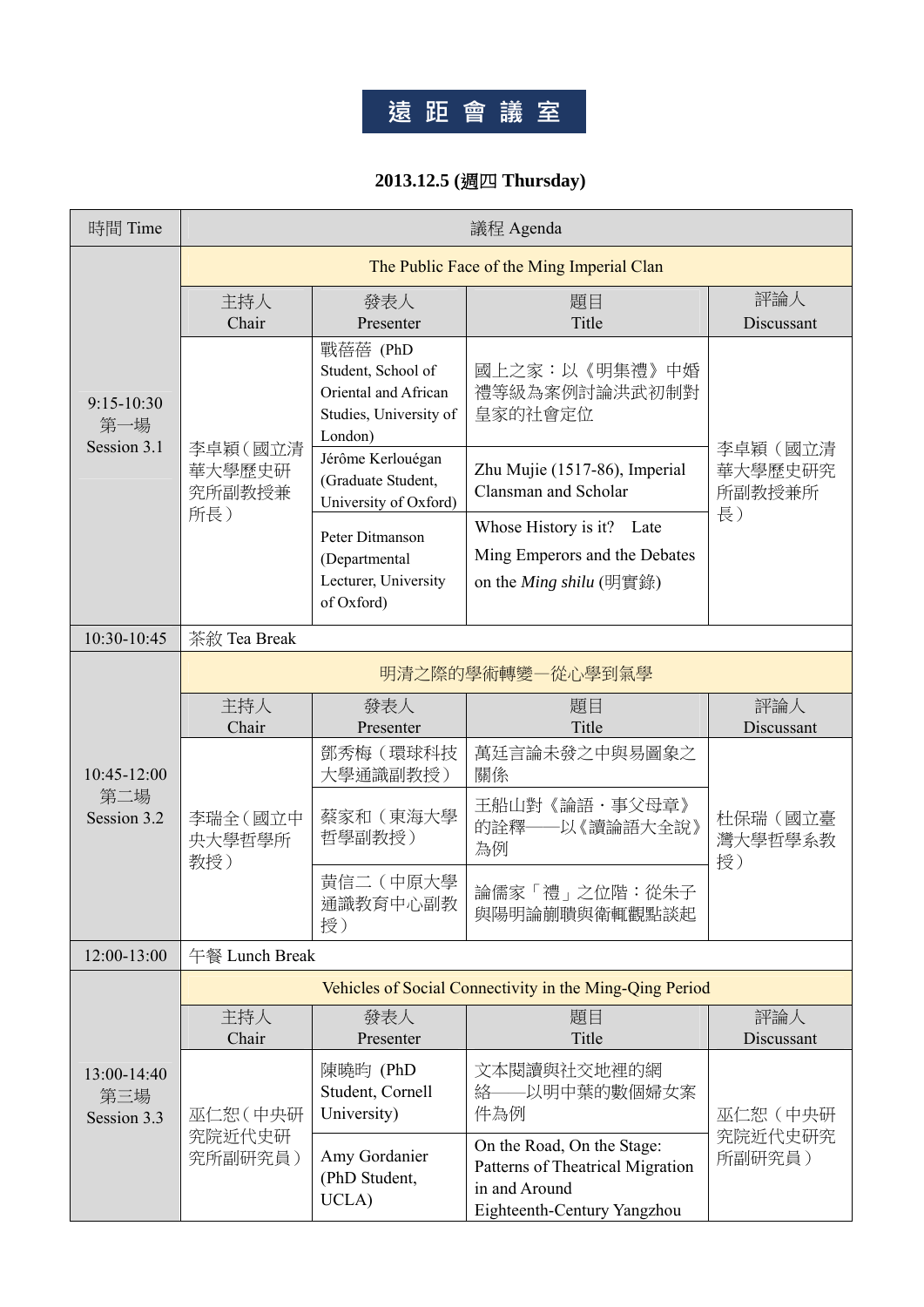| 時間 Time                           |                                                                                      |                                                                                                             | 議程 Agenda                                                                                                                                                 |                                                                                  |
|-----------------------------------|--------------------------------------------------------------------------------------|-------------------------------------------------------------------------------------------------------------|-----------------------------------------------------------------------------------------------------------------------------------------------------------|----------------------------------------------------------------------------------|
|                                   |                                                                                      | 羅娓娓 (PhD<br>Candidate,<br>Columbia<br>University)                                                           | Ritualization of Generosity and<br>the Credit Economy in Late<br>Ming China                                                                               |                                                                                  |
|                                   |                                                                                      | 王紫 (PhD<br>Candidate,<br>Columbia<br>University)                                                            | How Long Does It Take to<br>Replace a Provincial<br>Governor? — Officials in<br>Mourning and Information<br>Transmission in the Ming<br>Dynasty           |                                                                                  |
| 14:40-15:00                       | 茶敘 Tea Break                                                                         |                                                                                                             |                                                                                                                                                           |                                                                                  |
|                                   |                                                                                      |                                                                                                             | 明代三教交涉與多元思想變動                                                                                                                                             |                                                                                  |
|                                   | 主持人<br>Chair                                                                         | 發表人<br>Presenter                                                                                            | 題目<br>Title                                                                                                                                               | 評論人<br>Discussant                                                                |
|                                   | 彭國翔(北京大<br>學哲學系教<br>授、高等人文研<br>究院文化中國<br>研究中心主任)                                     | 徐聖心 (國立臺灣<br>大學中國文學系教<br>授)                                                                                 | 三教語境下的晚明四書學                                                                                                                                               | 彭國翔 (北京大<br>學哲學系教授、<br>高等人文研究院<br>文化中國研究中<br>心主任)                                |
| 15:00-16:40<br>第四場<br>Session 3.4 |                                                                                      | 鍋島亞朱華(國立<br>清華大學中國文學<br>系助理教授)                                                                              | 明代三教思想對日本江戶初期<br>儒學的影響——以藤原惺窩為<br>主                                                                                                                       |                                                                                  |
|                                   |                                                                                      | 魏月萍(新加坡南<br>洋理工大學中文系<br>助理教授)                                                                               | 方圓之判:晚明三教交涉方法<br>論芻議                                                                                                                                      |                                                                                  |
|                                   |                                                                                      | 吳孟謙(國立臺灣<br>大學中國文學系博<br>士候選人)                                                                               | 敦化川流——論管東溟的判教<br>思想及其時代關懷                                                                                                                                 |                                                                                  |
| 16:40-16:50                       | 休息 Break                                                                             |                                                                                                             |                                                                                                                                                           |                                                                                  |
|                                   |                                                                                      |                                                                                                             | <b>Ming-Qing Court Culture</b>                                                                                                                            |                                                                                  |
|                                   | 主持人<br>Chair                                                                         | 發表人<br>Presenter                                                                                            | 題目<br>Title                                                                                                                                               | 評論人<br>Discussant                                                                |
| 16:50-18:05<br>第五場<br>Session 3.5 | Olivia Milburn<br>(Associate<br>Professor at<br><b>Seoul National</b><br>University) | 陸於平 (Project<br>Curator at<br>Department of<br>Asia, British<br>Museum)<br>顏子楠 (Teaching<br>Fellow at SOAS, | Ming Court Culture and the<br>Calligraphy and Painting<br>Collection of the Mu family<br>A Change in the Poetic Style of<br>Emperor Qianlong - A Study of | Olivia<br>Milburn<br>(Associate<br>Professor at Seoul<br>National<br>University) |
|                                   |                                                                                      | University of<br>London)                                                                                    | the Heptasyllabic Regulated<br>Verses on New Year's Day                                                                                                   |                                                                                  |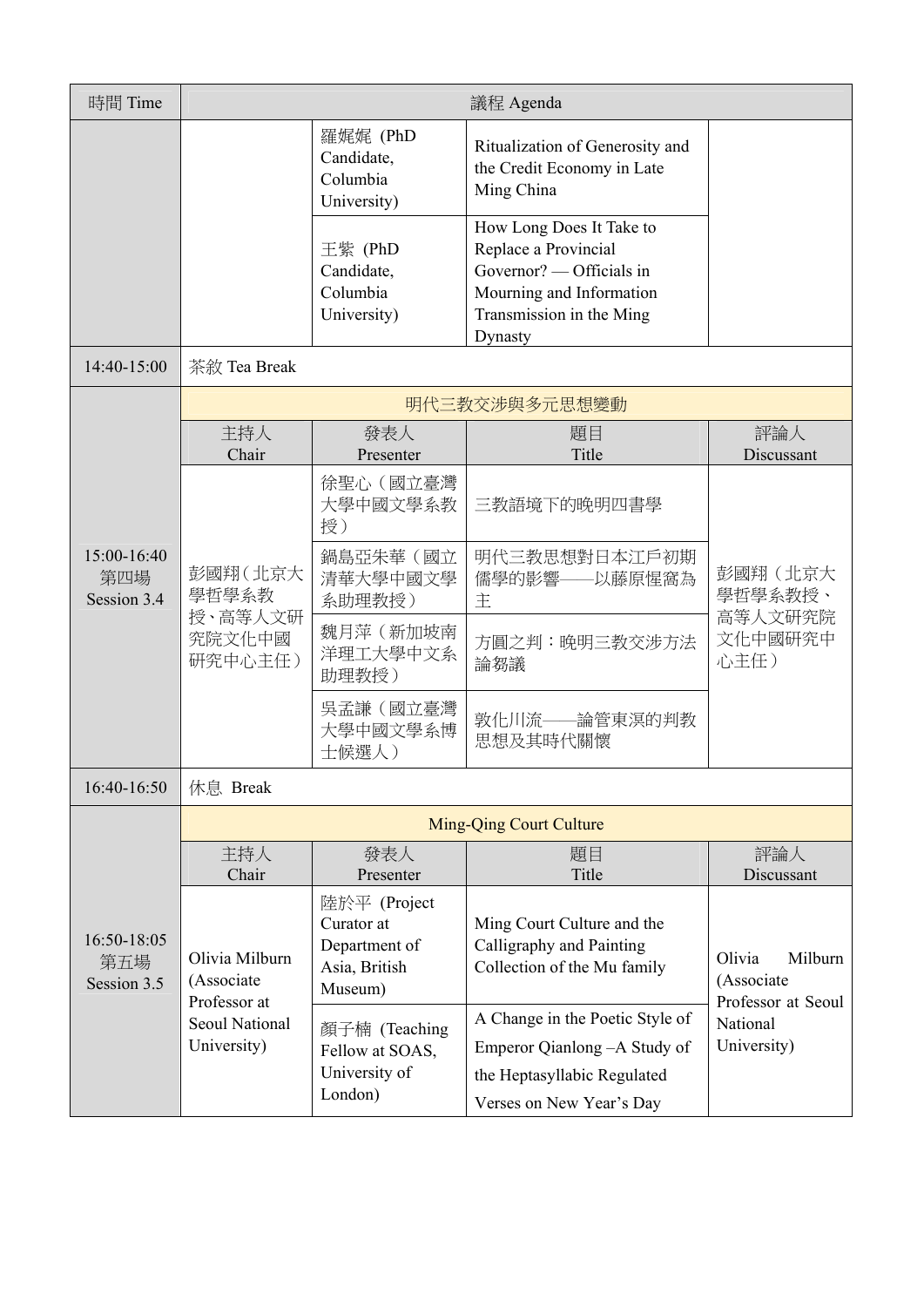#### **2013.12.6 (**週五 **Friday)**

| 時間 Time                           |                                                                                                                     |                                         | 議程 Agenda                                                                          |                               |
|-----------------------------------|---------------------------------------------------------------------------------------------------------------------|-----------------------------------------|------------------------------------------------------------------------------------|-------------------------------|
| 8:30-9:00<br>報到<br>Registration   | 中央研究院人文社會科學館北棟 3 樓遠距會議室<br>Conference Room 1, 3F, North Building for Humanities and Social Science, Academia Sinica |                                         |                                                                                    |                               |
|                                   |                                                                                                                     |                                         | 清代學人的「學案」意識及其反思                                                                    |                               |
|                                   | 主持人<br>Chair                                                                                                        | 發表人<br>Presenter                        | 題目<br>Title                                                                        | 評論人<br>Discussant             |
| 9:00-10:15<br>第六場                 |                                                                                                                     | 林勝彩 (中央研究<br>院中國文哲研究所<br>博士後研究員)        | 清初蕺山學說傳播的歷程-<br>兼論蕺山學派的分裂與一統                                                       |                               |
| Session 3.6                       | 鍾彩鈞(中央研<br>究院中國文哲<br>研究所研究員)                                                                                        | 楊正顯(中央研究<br>院中國文哲研究所<br>博士後研究員)         | 道之藩籬——《明儒學案》人<br>物收錄標準及成因                                                          | 鍾彩鈞(中央研<br>究院中國文哲所<br>研究員)    |
|                                   |                                                                                                                     | 趙世瑋(輔仁大學<br>中國文學系專任助<br>理教授)            | 孫衣言《永嘉學案》儒志、唐<br>奥、經行三先生地位考                                                        |                               |
| 10:15-10:30                       | 茶敘 Tea Break                                                                                                        |                                         |                                                                                    |                               |
|                                   | 英雄與神仙:晚明儒學與宗教的交涉                                                                                                    |                                         |                                                                                    |                               |
|                                   | 主持人<br>Chair                                                                                                        | 發表人<br>Presenter                        | 題目<br>Title                                                                        | 評論人<br>Discussant             |
|                                   | 廖肇亨 (中央研<br>究院中國文哲<br>研究所研究員)                                                                                       | 呂妙芬 (中央研究<br>院近代史研究所研<br>究員)            | 從杜文煥看晚明儒學與宗教之<br>交涉                                                                | 廖肇亨 (中央研<br>究院中國文哲研<br>究所研究員) |
| $10:30-12:10$<br>第七場              |                                                                                                                     | 劉勇(廣州中山大<br>學歷史系副教授)                    | 晚明理學的宗旨與師承:以止<br>修學派為中心                                                            |                               |
| Session 3.7                       |                                                                                                                     | 張藝曦(國立交通<br>大學客家文化學院<br>人文社會學系助理<br>教授) | 心學家畫像在明代的流行及其<br>-以陽明畫像為主的討<br>作用-<br>論                                            |                               |
|                                   |                                                                                                                     | 王鴻泰 (中央研究<br>院歷史語言研究所<br>副研究員)          | 文武交際——明代文士武人的<br>勢力消長、交往關係與知識流<br>通                                                |                               |
| $12:10-13:10$                     | 午餐 Lunch Break                                                                                                      |                                         |                                                                                    |                               |
|                                   |                                                                                                                     |                                         | Late Imperial Fujian: Between Local History and Maritime History                   |                               |
|                                   | 主持人<br>Chair                                                                                                        | 發表人<br>Presenter                        | 題目<br>Title                                                                        | 評論人<br>Discussant             |
| 13:10-14:50<br>第八場<br>Session 3.8 | 林滿紅 (中研院                                                                                                            | 錢南秀 (美國萊斯<br>大學中國文學副教<br>授)             | Transformation of the Min<br>(Fujian) Cainü Culture in the<br>Late Qing Reform Era | 林滿紅 (中研院<br>近代史研究所研<br>究員)    |
|                                   | 近代史研究所<br>研究員)                                                                                                      | 李國彤 (美國加州<br>州立大學長灘分校<br>歷史系副教授)        | Fujian Coast: The Home of<br>Boundary-crossers in the<br>Eighteenth Century        |                               |